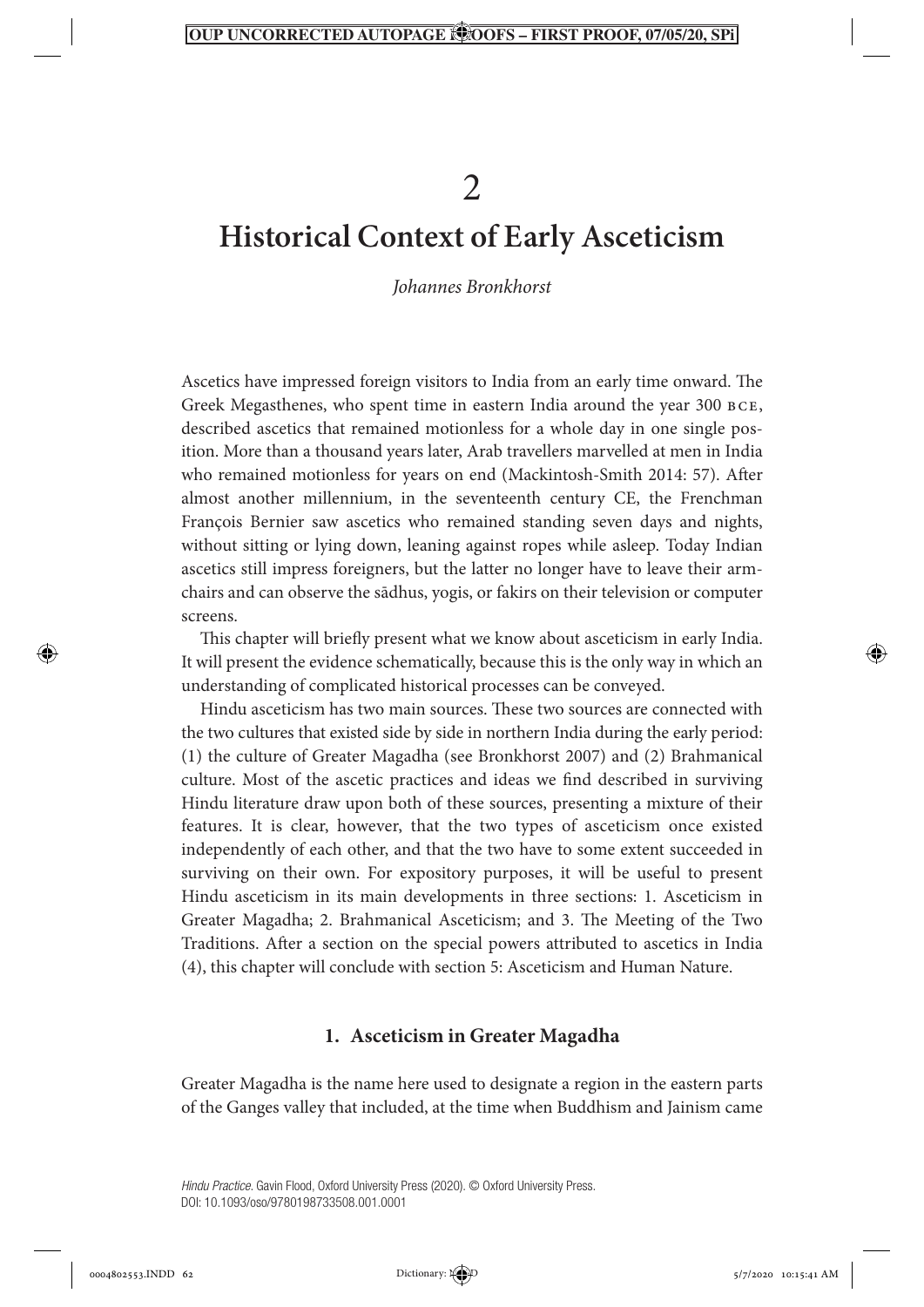#### Historical Context of Early Asceticism 63

into being, the kingdom called Magadha. A precise geographical delimitation of this region is hard to give, but it coincides by and large with the region where both the Buddha (the founder of Buddhism) and the Jina (the most recent sacred teacher of Jainism) preached. Indeed, the ideological background of asceticism in Greater Magadha is primarily known from the surviving texts of Buddhism and Jainism, even though there are also other sources.

The main feature of this ideological background is the belief in rebirth and karmic retribution. This belief, as we will see, was initially not part of Brahmanical culture, and is all by itself responsible for a number of characteristics of asceticism in this part of the sub-continent.

The belief in rebirth and karmic retribution in its most common form holds that all deeds one performs will have consequences in this or a next existence. Those who held this belief were convinced that by simply acting in this world, rebirth in this or another world, whether as human beings or as something else, was unavoidable. This prospect may not have seemed disagreeable to all, whether in ancient India or in the modern world—some people nowadays lay out large sums of money in the hope of a next life through cryonics—but those who turned to asceticism or related methods did so in principle to avoid such a fate. In other words, all forms of asceticism we know about that originated in Greater Magadha were based on the wish to escape from the cycle of rebirth and karmic retribution.

Those who sought an escape from the cycle of rebirth and karmic retribution came up with four responses in particular: (i) inactivity asceticism; (ii) fatalism; (iii) insight into the true nature of the self; and (iv) a modifed understanding of karmic retribution. These will now be discussed in order.

#### 1.1. Inactivity Asceticism

If rebirth is the result of deeds carried out in earlier existences, the way to end rebirth passes through the suppression of all deeds. Suppressing all activity was the way in which numerous seekers afer freedom from rebirth attempted to attain their goal. Best known among them are the Jainas, but they were not the only ones: this method also gained prominence in Hindu texts, showing that others than only Jainas followed this path. Since Jainism has left us a canon of scriptures that allow us to gain a deeper understanding of this particular path, we will concentrate on this movement.

Non-activity to avoid the results of activity seems straightforward. Deeper refection shows that it is not. One can—and certain Jaina ascetics did—stop all activity and remain motionless (standing, sitting, or lying), trying to suppress all thought and even holding one's breath until death ensues, but this does not

↔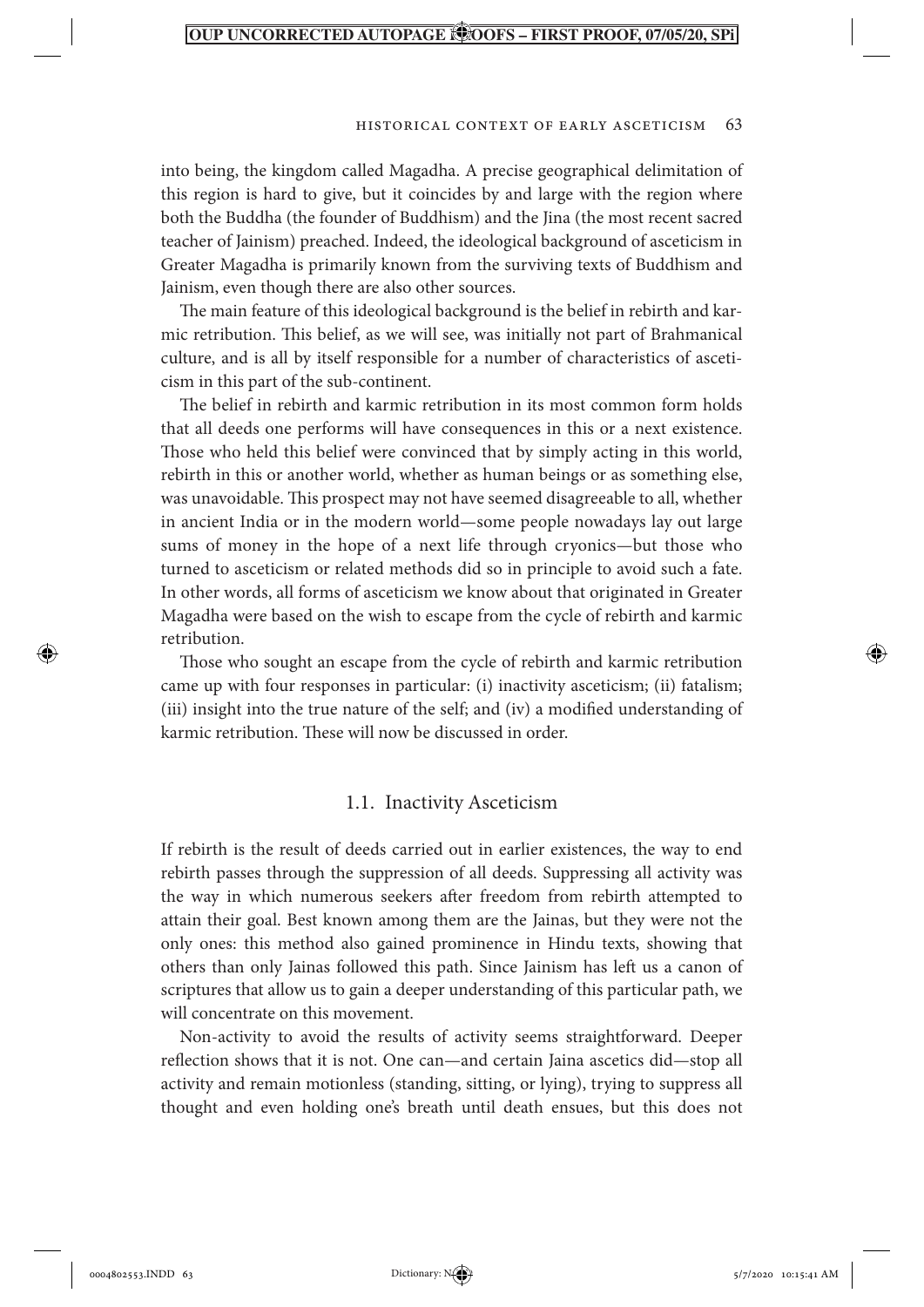guarantee that one will not be reborn: earlier activities will have lef their traces and these will lead to retribution in a next life. Even the most severe form of inactivity asceticism is pointless if there is no way to get rid of the traces of earlier deeds.

Jainism had an answer to this dilemma. Inactivity asceticism is a painful afair. Fighting exhaustion while standing in the blazing sun, hungry and thirsty, without being able to scratch when bitten by insects, or to ward of ofensive creatures, is an excruciating experience. It is useful, however, according to the Jaina scriptures. The very suffering one goes through as a result of suppressing all activity destroys the traces of earlier deeds. If one inficts upon oneself this kind of sufering for long enough, and at the right time (i.e. after the right preliminary exercises), one may reach the point where all earlier traces are destroyed. Death at that moment, in a motionless position, the mind brought to a complete standstill and breath interrupted, frees the person from rebirth.

## 1.2. Fatalism

Total immobilization, as shown above, is by itself not good enough to guarantee freedom from rebirth. Jainism presented an additional mechanism in the form of the sufering that necessarily accompanies seriously performed inactivity asceticism: this sufering would destroy the traces of all those deeds that had been accomplished before the ascetic abstained from further activity.

Not all were convinced. The adherents of one movement in particular, the Ājīvikas, did not think that traces of earlier deeds could be gotten rid of in this manner, or indeed in any other manner. Future rebirths were therefore inevitable, whatever one did (or abstained from doing) in the present life. However, the Ājīvikas did not give up hope altogether. All living beings, they maintained, have to pass through a long, but finite, cycle of rebirths. The duration of the total cycle is more than astronomical—about two and a half million times the duration of the universe as calculated in modern cosmology—but will come to an end, at a diferent moment for each living being.

How will those behave who have come to the end of their cycle? Ājīvikism appears to have held that those individuals will live ascetic lives, not unlike Jaina ascetics. But whereas Jaina ascetics practised asceticism *in order to* gain liberation, Ājīvika ascetics did so *because* they were near liberation.

Unfortunately, Ājīvikism has not survived until today; nor has it left us any scriptures. All the information we can obtain about it has to be culled from references to it in other texts. Since Ājīvikism was close to Jainism, the Jaina canon is an important source of information. Some of this information is confrmed in references to this movement in the early Buddhist canon. Epigraphy tells us that

↔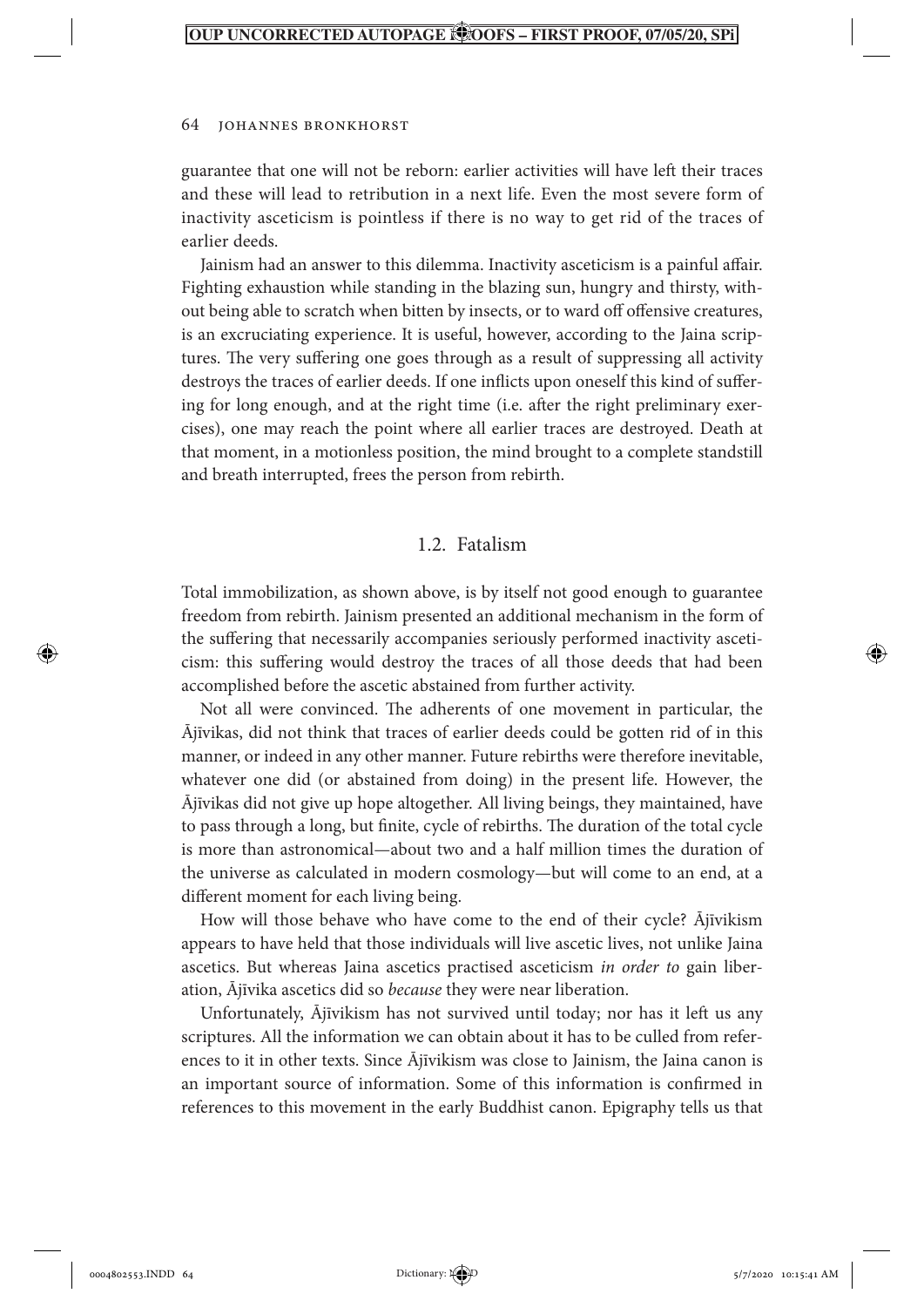#### Historical Context of Early Asceticism 65

Ājīvikism survived into the second millennium of the Common Era in South India, afer which it disappeared altogether.

# 1.3. Insight into the True Nature of the Self

Inactivity asceticism might be described as the manifestation of an unwillingness to identify with body and mind. Ascetics systematically ignore pain and other bodily or mental signals. The question could and did arise what remains if one does not identify with body and mind. Is there anything that can be considered one's self, different from those two? Certain seekers thought there is. They believed that each person has a core, her *self*, which is diferent from both body and mind, and therefore unrelated to all bodily and mental activity. In fact, the real self is intrinsically inactive.

The belief in a totally inactive self could go hand in hand with the inactivity asceticism and fatalism described above, and there are indications in the texts that it did. However, certain seekers put relatively more emphasis on the nature of the self at the expense of ascetic fervour. Afer all, if the core of one's being never acts, it is not subject to karmic retribution. In order to escape from the cycle of rebirths, it is sufficient to identify with this core of one's being, one's true self, and no longer therefore with one's body and mind.

Insight into the true nature of the self becomes in this way a *sine qua non* for liberation from karmic retribution. It is responsible for some of the philosophical developments that came to accompany—or replace—ascetic religious practice. All the schools of classical Brahmanical philosophy have one thing in common: they all propose a vision of the world in which one or more inactive selves occupy a central position. This is true of Sāmkhya, the philosophy with close links to Yoga, but also of the school of Nyāya-Vaiśesika, and of course of Vedānta in its various manifestations.

For our present purposes, the Sāṃkhya school of philosophy is of most interest. As stated above, one of its central elements is a completely inactive self. Nothing much can be said about it apart from the fact that it is conscious: this consciousness is, of course, totally motionless, a bit like the fame of a candle where there is no wind. All that is active belongs to the realm of Original Nature (*prakr*̣*ti*), fundamentally diferent from the self. Its activity covers mental activity as much as physical activity. This activity is due to the fact that it has three differently orientated constituents (called *gunas*): Goodness (*sattva*), Vigour (*rajas*), and Darkness (*tamas*). Mental activity is the result of the interaction of Original Nature (which is active but not conscious) and the self (which is conscious but not active). A predominance of *sattva* allows the self to 'shine through', thus facilitating the identifcation with this inactive centre of the personality.

↔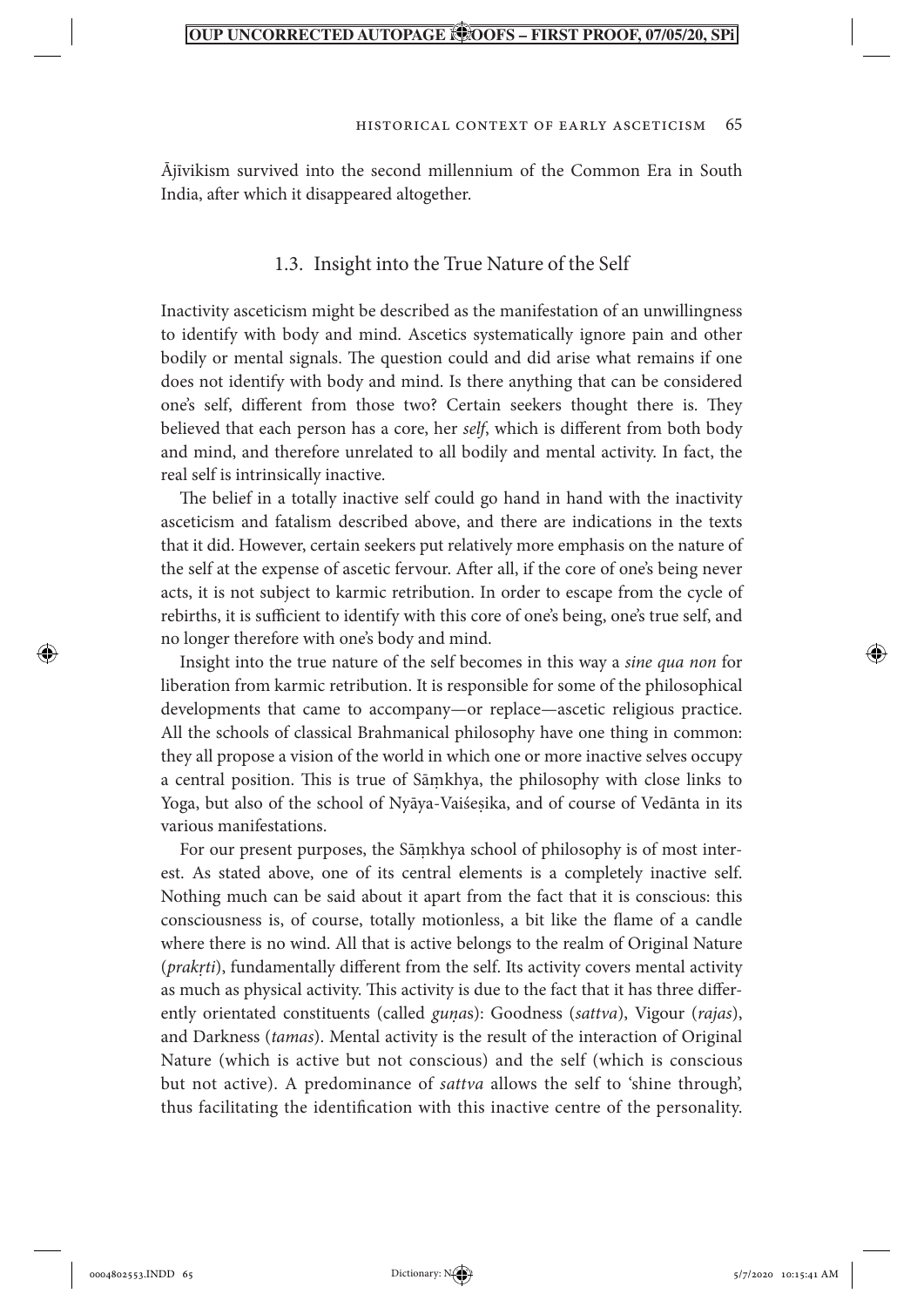#### 66 Johannes Bronkhorst

Ascetic practice should therefore aim at bringing about a predominance of *sattva*. We will see below that another interpretation of this same scheme of mental functioning is possible, too.

## 1.4. A Modifed Understanding of Karmic Retribution

Buddhism falls into a category of its own because it rejects the belief that all activity leads to karmic retribution and, by implication, that only through inactivity can one be freed from rebirth. It is, moreover, emphatic in its rejection of the belief that insight into the true nature of the self is a condition for liberation.

If deeds do not lead to rebirth and karmic retribution, what does? The Buddhist answer is: the desires and intentions that inspire us to act. Deeds that may have been inadvertently carried out are not by themselves causes of rebirth and karmic retribution. As a result, rather than suppressing deeds and destroying the traces of deeds, the Buddhist path aimed at the destruction of the roots of desire. This can neither be done through inactivity asceticism nor through an insight into the true nature of the self. The Buddhist method was—and could not but be—a psychological method that aimed at a radical and lasting modifcation of the structure of the mind. This change could only be produced in a state of mind different from ordinary consciousness. Certain forms of meditation were thought to produce that particular state of mind.

The Buddhist path was clearly less straightforward and more complicated than the other paths considered so far. It involved a diferent notion of the mechanism of karmic retribution, and psychological practices that were far removed from everyday experience. It could therefore easily give rise to misunderstandings. This is what happened. The result is that already the early Buddhist canon contains numerous contradictory indications as to the right path to follow. Analysis shows that features from the inactivity ideology slipped in, without replacing the authentic bits. Fortunately, it is possible for modern research to separate the wheat from the chaf, since the inactivity ideology is easily recognizable in the added ascetic and mental practices.

In chronological terms, we know that the diferent forms of asceticism that were a response to the belief in rebirth and karmic retribution, and that have been described in outline above, existed at the time of the Buddha and the Jina, the founders of Buddhism and Jainism respectively. Recent research puts the death of the Buddha in or soon afer the year 400 bce; Mahāvīra (the most recent Jina) appears to have been a contemporary of the Buddha who died some years before him. It is possible that before Mahāvīra there had been an earlier preacher of (a variant of) Jainism, Pārśva. If so, asceticism inspired by rebirth and karmic retribution existed already before the fifth century BCE. Unfortunately, no more precise date can be given.

↔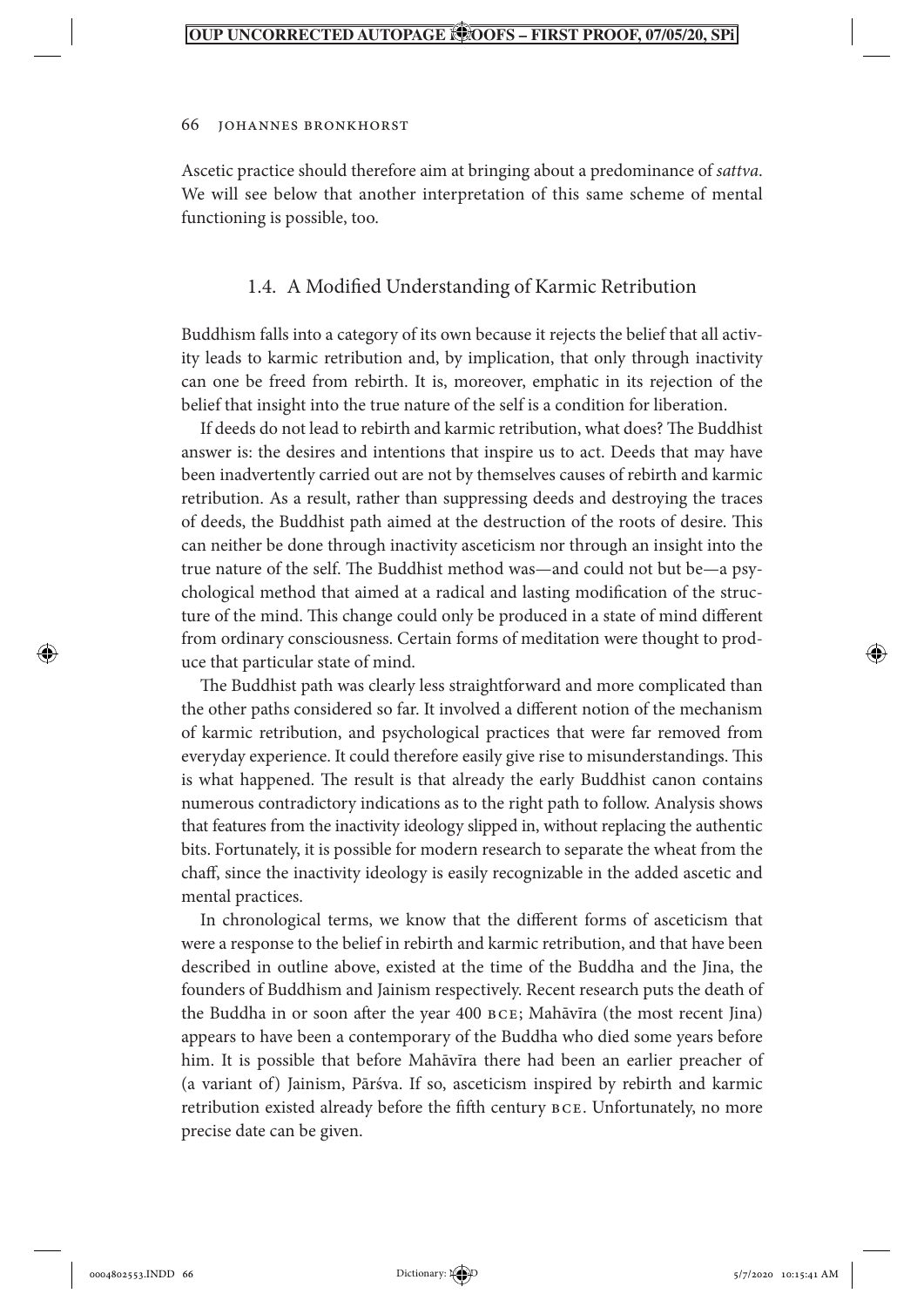#### Historical Context of Early Asceticism 67

# **2. Brahmanical Asceticism**

The centre of Brahmanical culture lay west of Greater Magadha. Brahmins were primarily sacrifcial priests, specialized in the sacrifcial culture that fnds expression in the corpus of texts called the Veda. This sacrificial culture implied various restrictions that, in the end, led certain Brahmins to the cultivation of an ascetic lifestyle. Restrictions demanded of the Vedic sacrifcer included fasting, sexual abstinence, limitations of speech, restricted movements, and more. Sacrifcial consecration (*d*ī*ks*̣ā) frequently imposed these restrictions on the sacrifcer.

Certain Brahmins extended these sacrifcial restrictions beyond the sacrifce itself and beyond the time span reserved for its regular execution. In other words, certain Brahmins decided to live a consecrated life for the remainder of their days. They often used the same word, *dīksā*, 'consecration', in this context. Another principal feature of Brahmanical asceticism was the central place that the sacrifcial fre plays in it. Tis is not surprising. Fire played a fundamental role in Vedic culture in general. A Brahmin kindled his own sacrifcial fre afer fnishing his religious studies. He maintained it until his death, upon which his bodily remains were to be burned in this fre.

Brahmanical ascetics went further. They would abandon almost all they possessed, except of course the sacrifcial fre, and withdraw to the forest, separating all links with ordinary society. In the forest, they would make regular ritual oferings to the fre, and survive by what the forest would provide, primarily roots and fruits.

Beside the sacrifcial fre, a further concern of the Brahmanical ascetic was purity. This explains his refusal to enter into any form of contact with society. In practice, this meant that the Brahmanical ascetic would not accept anything, including food and, more precisely, agricultural products. The question can be asked whether human beings can fnd enough fruits and roots in the forest to survive while at the same time dedicating much time to looking after the sacrificial fire. The answer to this question is only to a limited extent relevant at present. The consecrated life of the Brahmanical ascetic was and remained an ideal that certain people no doubt tried to approximate, and that exerted a determining infuence on much of subsequent Brahmanical literature.

Close study of the Vedic sacrifce has shown that its victim is a substitute for the sacrificer. This allowed Sylvain Lévi to state, already in 1898 (p. 133), that 'the only authentic sacrifce would be suicide' ('Le seul sacrifce authentique serait le suicide'). Heesterman (1993: 173, with a reference to Heesterman 1987) observed: 'self-sacrifice is an all-but-ubiquitous theme in the ritual brāhmana texts, the victim as well as other offerings being regularly equated with the sacrificer'. Biardeau (Biardeau and Malamoud 1976: 38) added that 'the cremation [of the body of the deceased sacrifcer] is itself conceived of as a sacrifce in which the sacrifcer has become the victim'. In other words, the sacrifcer is or can be the victim in his

↔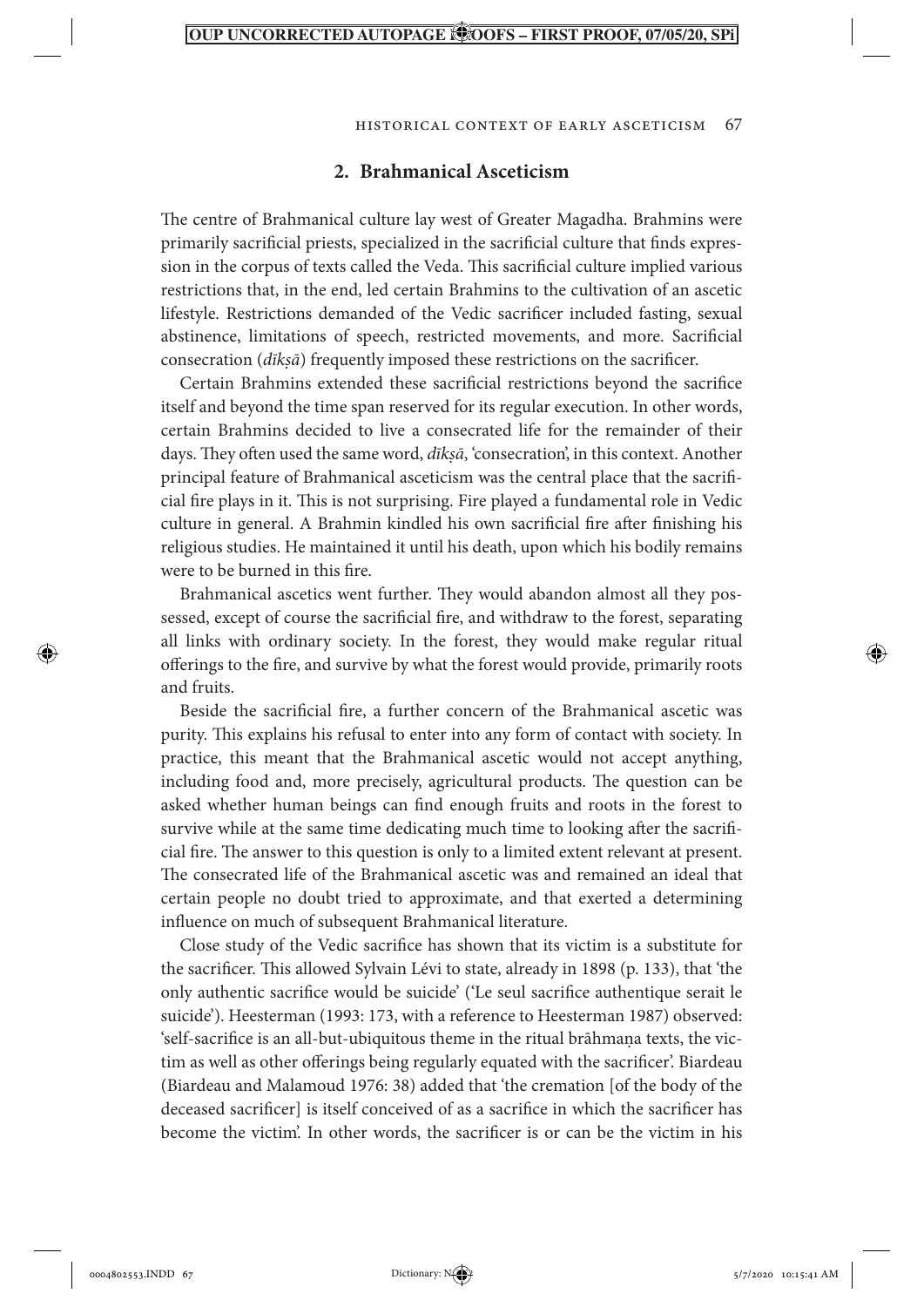own sacrifce, with the proviso that most ofen he is replaced by a substitute; he is himself sacrificed in his fire after his physical death. There are reasons to think that certain Brahmanical ascetics were not willing to wait that long. They ended their lives by voluntarily entering into the fre.

Dating Vedic religion is a perilous undertaking; dating the beginnings of Brahmanical asceticism even more so. However, we have good reasons to believe that Alexander of Macedonia ('Alexander the Great') met Brahmanical ascetics in Taxila in 325 bce, i.e. only ffy or seventy-fve years afer the death of the Buddha, well before Buddhism and Jainism had penetrated into those far western regions. One of these Brahmanical ascetics (Calanus/Greek: Kalanos) accompanied Alexander to Persia, where he ended his life by voluntarily entering the fre. We may conclude that Brahmanical asceticism existed at that time. It must therefore date back at least that far. It can therefore be claimed with confdence that Brahmanical asceticism and the diferent forms of asceticism characteristic of Greater Magadha coexisted—though in diferent parts of the Indian sub-continent—in and presumably already before the year 400 bce.

## **3. Te Meeting of the Two Traditions**

Alexander's conquests in the north-western parts of the Indian sub-continent profoundly affected the political situation. The strongly brahmanized regions that he had conquered did not remain in Greek hands for long and soon became part of the Maurya Empire. The capital of this empire was Pataliputra, the capital of Magadha and therefore right at the centre of Greater Magadha. The brahmanized regions of north-western India were now governed by rulers who had no sympathy for Brahmins or their sacrifcial culture, and whose natural sympathies lay with the religions of Greater Magadha, primarily Jainism, Ājīvikism, and Buddhism.

Brahmanism survived this difficult period, but not without undergoing profound changes. These changes came both from within and from without.

# 3.1. Changes from Within

The Maurya Empire deprived the Brahmins of their natural sponsors, rulers who fnanced the sacrifces that Brahmins carried out for them. Brahmanism, as a result, turned inward, with an increased emphasis on household rites and private piety. Brahmanical asceticism had existed before the Maurya Empire (think of the ascetics Alexander met), but could not but gain in appeal during this period, precisely because the element of private religious motivation plays an important role in it. It is, however, possible that it downplayed some of its more extreme aspects, most notably the custom of ending one's life by entering voluntarily into the fre.

↔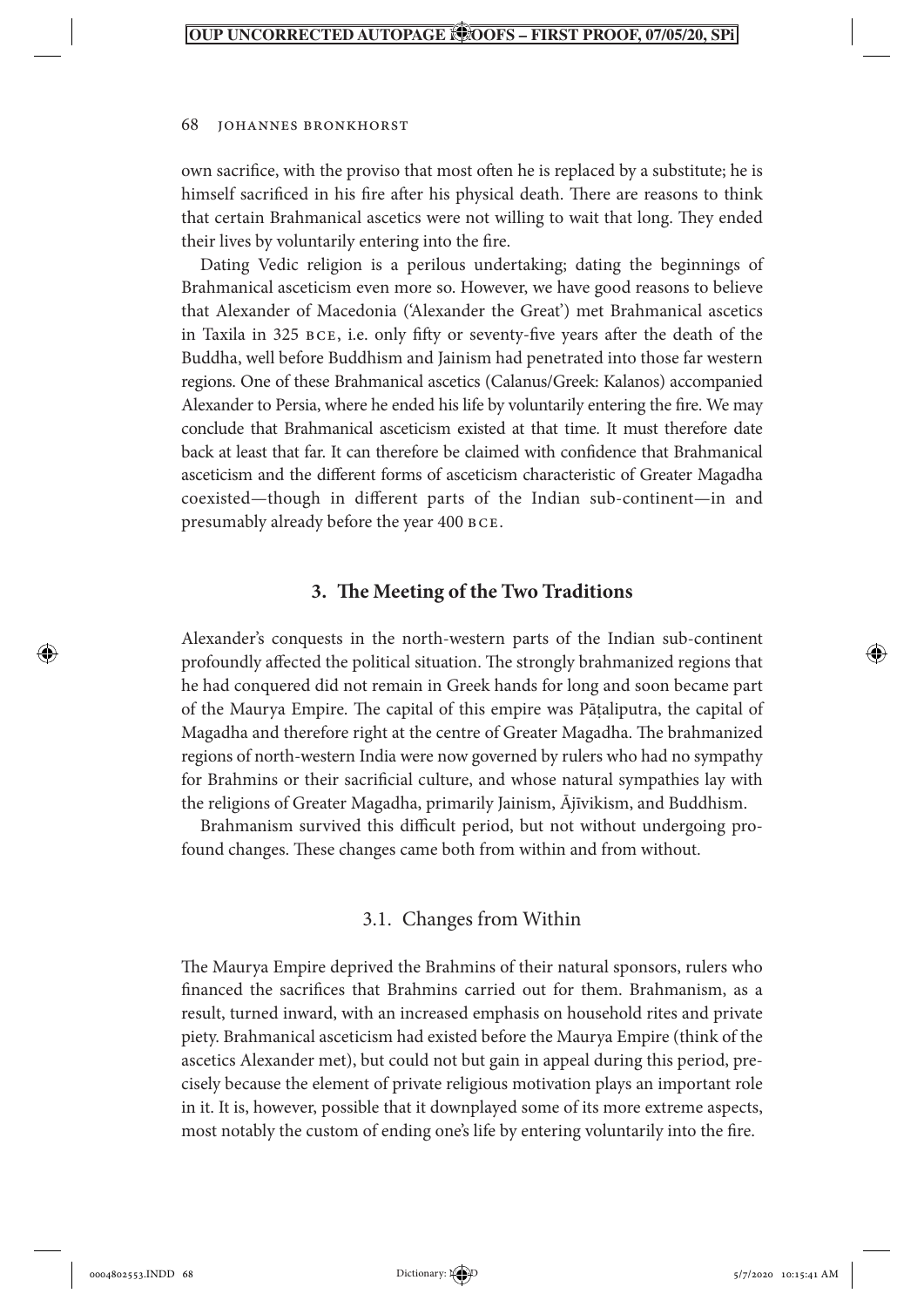#### Historical Context of Early Asceticism 69

Traces of the earlier situation survive, as in the following passages:

Afer having addressed his relatives, he makes the fres rise up in himself. 'For the fre is a comrade, an observer of joy and pain', thus it is said. With the verse: 'This is thy due place of birth, etc.' he shall set fire to himself in the three sacrifcial fres. (*M*ā*nava* Ś*rautas*ū*tra* 8.25)

And:

↔

Having made the sacrifcial priests place all the sacrifcial utensils on the limbs of the sacrifcer (i.e., of his own), he should place (his fve breaths, viz.) *pr*ā*n*̣*a*, *ap*ā*na*, *vy*ā*na*, *ud*ā*na* and *sam*ā*na*, that are in (the fve sacrifcial fres, viz.) ā*havan*ī*ya*, *g*ā*rhapatya*, *anv*ā*h*ā*ryapacana, sabhya* and ā*vasathya*, all [fve of them], in all [of the five sacrificial fires]. (*Kathaśruti*, ed. Schrader (1912: 31l.7–32l.3))

Both these passages suggest at frst that the person concerned ends his life in his fire(s), but both then continue as if he is still alive and ready to proceed to a next phase of ascetic life. Tis makes most sense if we assume that the editors used earlier passages (in which the person really dies) but give them a 'symbolic' interpretation, so that he now stays alive.

One law book—the *Vasistha Dharmasūtra* (29.4)—states in so many words that one reaches the world of Brahma by entering the fire. There is even a sacrifice—the so-called Śunaskarna (= 'dog-eared') sacrifice—in which the sacrifcer dies and his body is burnt in the fre; according to at least one source, the sacrificer brings this about by entering the fire.<sup>1</sup>

## 3.2. Changes from Without

Brahmanism could not avoid coming into contact with the altogether diferent ideology of Greater Magadha. If it had tried to stay aloof from outside infuence in earlier days, which seems likely, this was no longer possible once its adherents had become part of the Maurya Empire, whose rulers felt close to that ideology. We can only guess what this interaction may have looked like on the ground, but its efects on Brahmanical asceticism are more than clear.

The belief in rebirth and karmic retribution was unknown to the Vedic tradition. No Vedic texts are acquainted with it, with the exception of some passages in Upanisads. These passages are associated with the names of Uddālaka and Yājñavalkya, and occur in the *Brhadāranyaka*, *Chāndogya*, and *Kausītaki Upanisads*. The *Brhadāranyaka* and the *Chāndogya Upanisads* point out that this knowledge

<sup>1</sup> For details, see Bronkhorst 2016: 417–22 (Appendix II).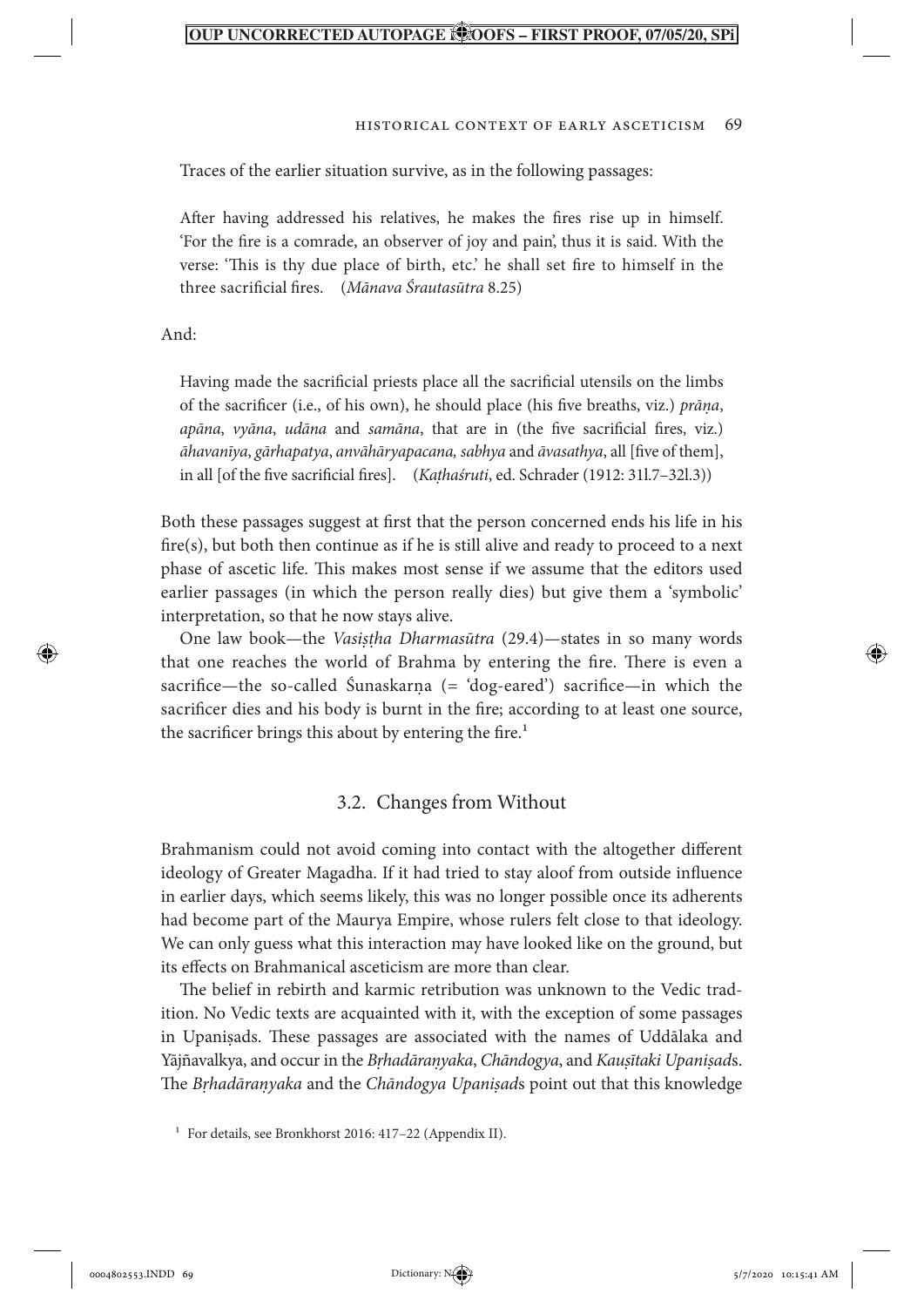had thus far been unknown to Brahmins. As the *Ch*ā*ndogya Upanis*̣*ad* (5.3.7) puts it: 'before you this knowledge has never reached Brahmins. In all the worlds, therefore, government belonged exclusively to royalty' (tr. Olivelle 1992). The importance of this admission is not always fully appreciated by modern scholars. Brahmins, normally the guardians of important and esoteric knowledge, are here stated not to have known a crucially important fact. These are probably the only Vedic passages that make such an admission. They state in so many words that rebirth and karmic retribution were borrowed notions in the Brahmanical tradition. The texts do not say from whom they borrowed this notion, but it will be clear that they borrowed it from the culture of Greater Magadha.

Not all Brahmins accepted rebirth and karmic retribution at the time of those Upanisads. It took another thousand years before this belief became part and parcel of Brahmanism in most of its forms. The most orthodox Brahmins-the Mīmāmsakas, who occupied themselves with Vedic interpretation—did not do so until the middle of the first millennium CE. The Cārvākas, who were at one point close to the Mīmāṃsakas, refused to accept rebirth and karmic retribution until the end of the frst millennium, afer which they disappeared from sight. But clearly this belief gained enormously in importance in Brahmanism already during the centuries preceding the Common Era, and afected the way people thought about asceticism.

This is clear from the fact that certain Brahmanical texts—primarily the Dharmasūtras, which may date from the last centuries preceding the Common Era—present young Brahmins and others who are twice-born with four options as to how they wish to spend their lives. In the theoretical scheme presented by these texts, a young man frst spends time with a teacher. At the end of this period, he can (i) decide to remain a religious student for the rest of his life; (ii) marry and create a family; (iii) become a Brahmanical ascetic (*v*ā*naprastha*, 'forestdweller') and withdraw to the forest with his wife and fre; or, fnally, he can (iv) become a renouncer who abandons all including his wife and fre, and survives furthermore by begging. The terms used for the renouncer are primarily *parivraj* or *parivr*ā*jaka*, which means 'wandering mendicant'; later on another term came to be used, *saṃny*ā*sin*, which literally means 'renouncer'.

A look at the way of life of the forest-dweller shows that it corresponds to the lifestyle of the Brahmanical ascetic described above. It is not surprising that this is one of the options open to the religious Brahmin (and, at least in theory, to other twice-born men, i.e. Ksatriyas and Vaisyas). More surprising is the fourth option, that of the renouncer, for it has no inherent connection with Brahmanical tradition. It has all the more connection with the ascetic lifestyles that had been common in Greater Magadha.

The Dharmasūtras, then, reserve a place for a form of asceticism that has no inherent link with the Brahmanical tradition: they allow a young (male) Brahmin to enter a life of religious mendicancy in which all connections with Vedic ritual

↔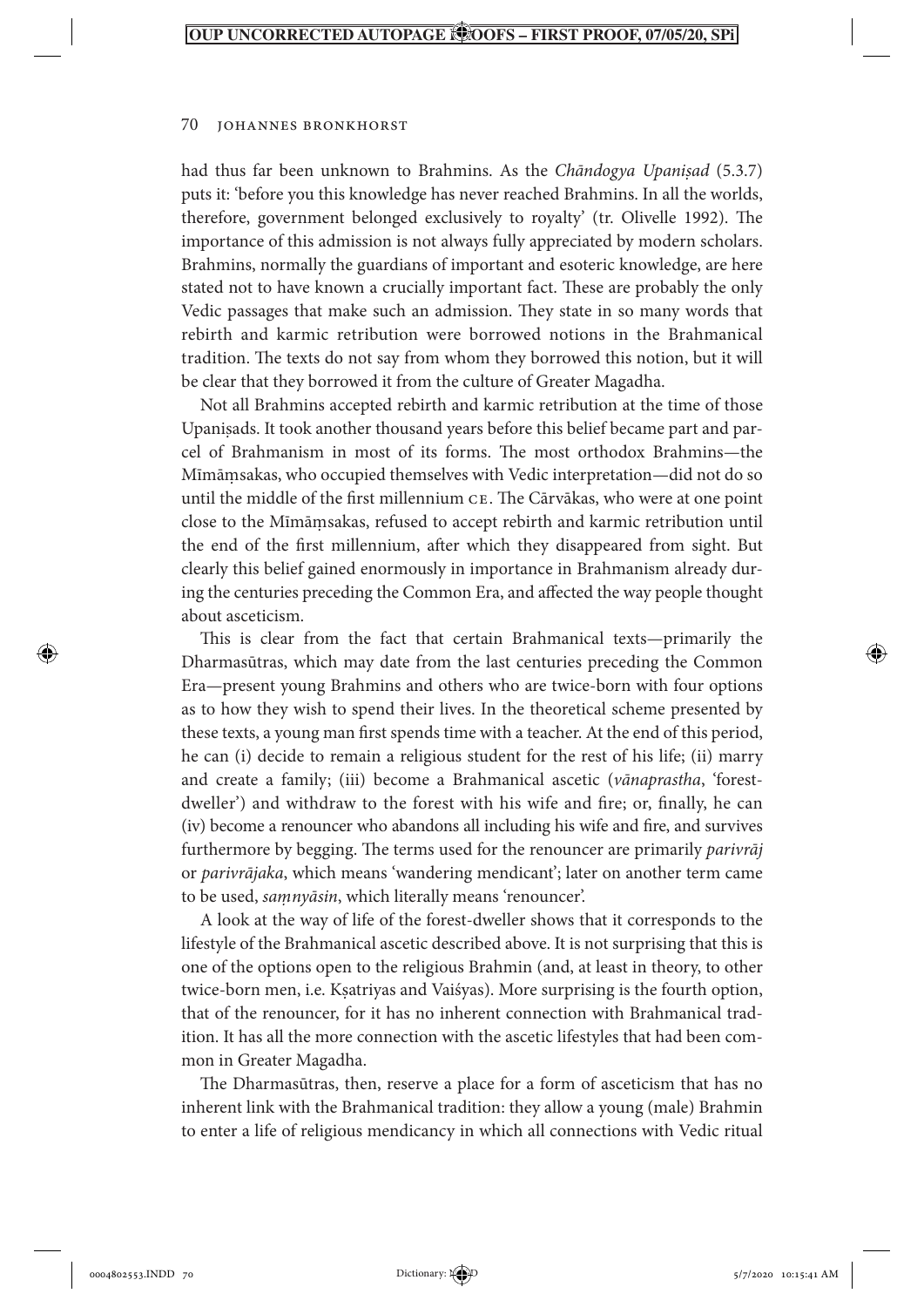#### Historical Context of Early Asceticism 71

have been broken. Many experienced this as embarrassing, and it is easy to understand why.

The importance of progeny in the Brahmanical tradition can hardly be overestimated. A person's wellbeing after death depends on ritual performances carried out by his son. Indeed, the texts sometimes speak of the three debts with which a Brahmin is born. It fnds its classical expression in a Vedic text, the *Taittir*ī*ya Saṃhit*ā (6.3.10.5):

A Brahmin, at his very birth, is born with a triple debt—of studentship to the seers, of sacrifce to the gods, of ofspring to the fathers. He is, indeed, free from debt, who has a son, is a sacrifcer, and who has lived as a student. (tr. Olivelle 1992: 47)

The idea of voluntarily renouncing parenthood is, as a result, almost unimaginable in traditional Brahmanism. And yet, those who opt for a life of religious mendicancy do precisely that.

In view of the above it is perhaps not surprising that Brahmanical texts looked for ways of taming an intruder that could no longer be expelled. External forms of asceticism had entered Brahmanism from Greater Magadha and were there to stay. Strict sexual abstinence was part of them, and this implied that any youngster who opted for this path before and instead of marriage would be without ofspring. (The same applies, of course, to the young man who decides to remain a religious student for the rest of his life.) For traditional Brahmanism this was hard to accept. The simplest way to avoid this outcome would be to move these forms of asceticism to a later phase of life, well afer the production of ofspring.

This is indeed what happened. The relatively early Dharmasūtras had offered four options to the young man at the end of his period of study. More recent texts on Dharma turn these four options into a sequence of four stages. The first stage is now the period of study. Afer this the young man is expected to marry and found a family. This second period is followed by one in which he withdraws into the forest with wife and sacrifcial fre. Only at the very end does he abandon all so as to become a religious mendicant in search of enlightenment. These are the four āś*rama*s that become a standard ingredient of classical Hinduism.

The transition from the third  $\vec{a}$ *strama*, that of the forest-dweller, to the fourth āś*rama*, that of the religious mendicant, remained somewhat problematic for Brahmanical thinkers: no inner logic appears to connect these two altogether different forms of asceticism. This puzzlement finds expression in certain Brahmanical texts. An example is provided by the two passages we studied earlier: one from the *M*ā*nava* Ś*rautas*ū*tra*, another from the *Katha*̣ ś*ruti*. Tese two passages reinterpret self-destruction in the sacrifcial fre as a transition to a next phase of ascetic life. This next phase of ascetic life lies beyond ordinary life, and follows indeed on the symbolical death of the person concerned. Henceforth he no longer belongs to the realm of ordinary human beings, and is 'dead to the world'. His

↔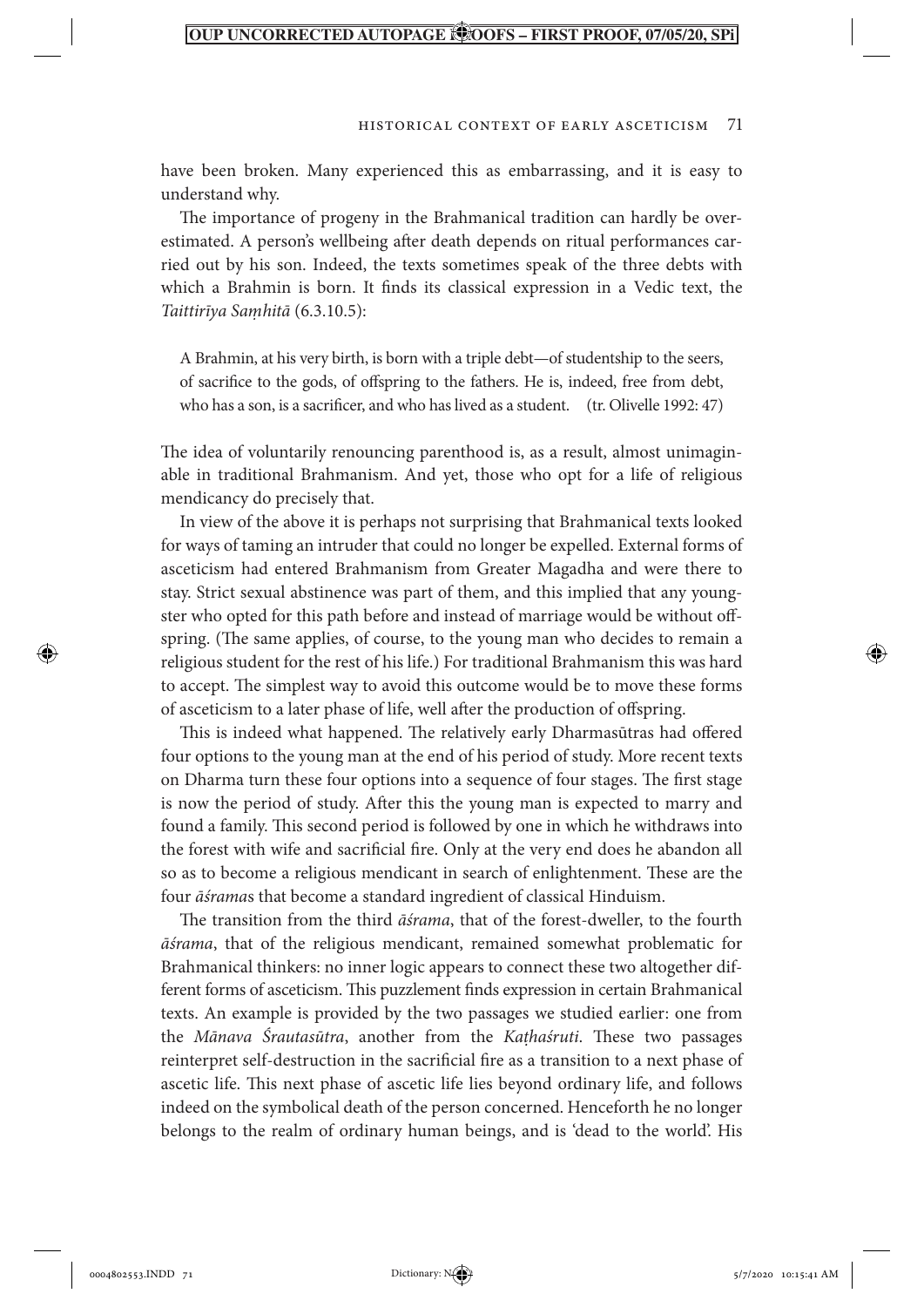bodily remains will not even be incinerated (as happens in the case of everyone else), for his incineration has already taken place, though symbolically, when he entered this phase of life.

We noticed above that Brahmanism felt threatened by the forms of asceticism that had entered it from the region to its east. The invention of the four sequential āś*rama*s was a way to deal with this threat. It was not the only one. Another one became at least as popular and found its primary expression in the *Bhagavadg*ī*t*ā, a text that became extremely infuential and remains so today.

Recall that insight into the true inactive nature of the self was one of the responses to the doctrine of rebirth and karmic retribution. It found expression in the Sāmkhya philosophy (though not only there). In Sāmkhya the inactive self is strictly diferentiated from Original Nature, which is active on account of its three constituent *gunas*. In classical Sāmkhya, Original Nature is compared to a dancer (female: the word *prakrti* is feminine) who performs before the self (the Sanskrit word for self is *purusa*, which also means 'man'). The dancer performs as long as the man shows an interest, but stops dancing when the man no longer pays attention. In classical Sāmkhya, therefore, insight into the true nature of the self went hand in hand with calming the activity of Original Nature.

The *Bhagavadgītā* interprets the situation differently. If a person realizes that he is not involved in 'his' actions, that Original Nature works on its own, driven by the three *gunas* without the involvement of the self, that person will no longer be attached to the fruits of his actions. But mind and body will continue to act. Mind and body, the *Bhagavadg*ī*t*ā proclaims, will act in accordance with the position in society in which one is born. Since one's position in society is determined by the caste-class system that is supposed to prevail in Brahmanical societies, the person who knows his true self will abide by the rules imposed by Brahmanism. Far from leaving society to search for liberation, such a person will become a pillar of traditional Brahmanical society, free from the desire to change his position in life. On several occasions (3.35 and 18.45–8) the *Bhagavadg*ī*t*ā emphasizes that it is better to perform one's own duty imperfectly than someone else's well.

This reinterpretation of an originally ascetic philosophy became a potent weapon in the hands of Brahmanism and its vision of society. Doubters now learned that the highest goal (liberation, or union with God) is best reached not by leaving the world and becoming wandering mendicants, but by following in all details the rules of Brahmanical society. These rules are weightier than any moral considerations. This is clear from the way in which the *Bhagavadgītā* presents its message. The warrior Arjuna has moral qualms about the battle that is about to start and in which he is to play a central role. God, in the form of Krsna, tells him to forget these moral qualms and to carry out his duty as a warrior without asking these questions and, of course, without getting attached to the fruits of his actions.

Brahmanism did not succeed in banishing asceticism, as suggested in the *Bhagavadg*ī*t*ā, or indeed in preventing young people from taking up the ascetic

↔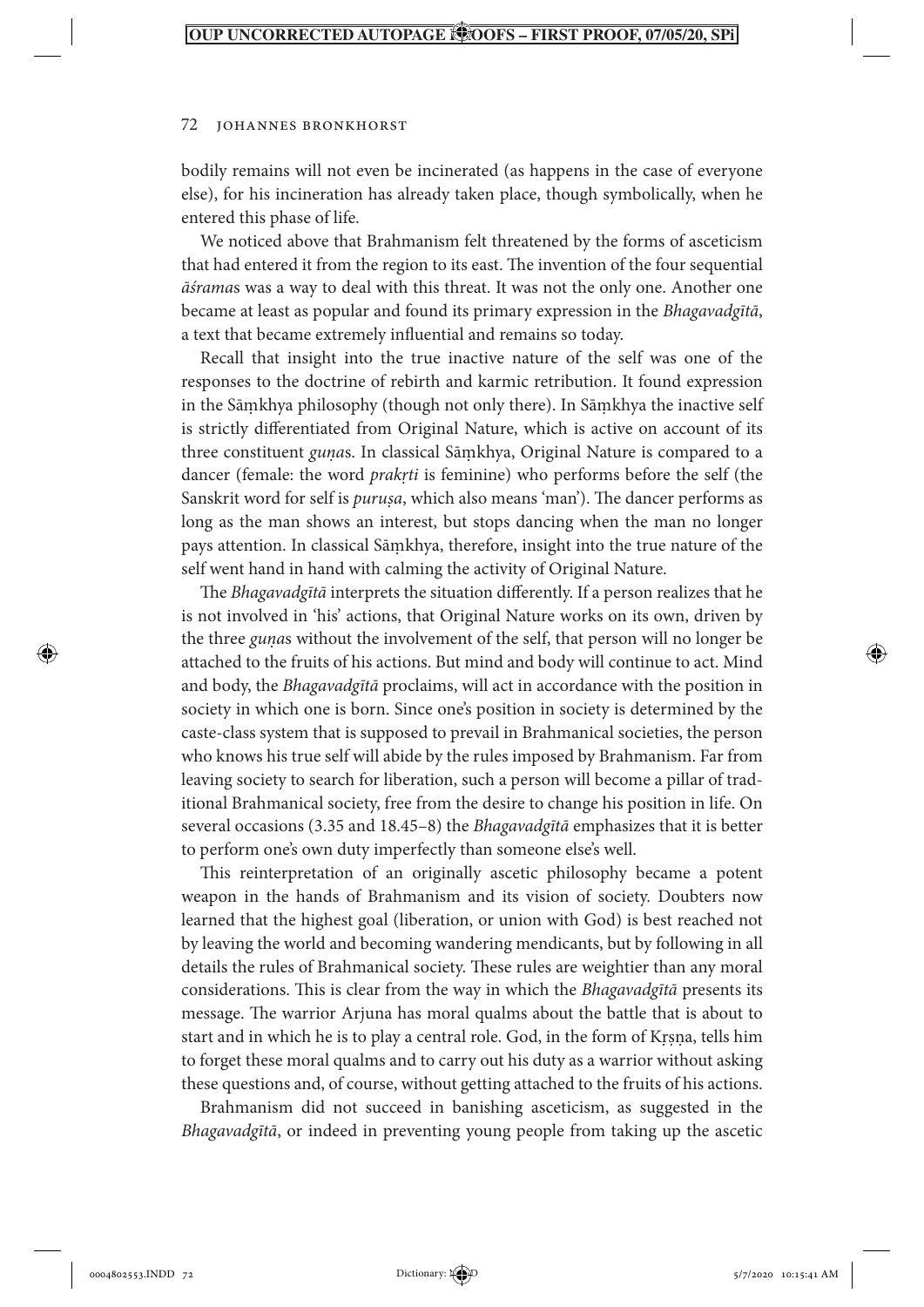#### Historical Context of Early Asceticism 73

life, as the sequence of life stages (āś*rama*) would expect them to do. Ascetics remained and remain a prominent feature of the religious landscape we ofen call Hinduism, and there can be no doubt that respect for ascetics was and is as important for many ordinary Hindus as respect for Brahmins. It is not surprising that the two were and are engaged in an implicit competition.

# **4. Asceticism and Power**

Ascetics in India have, as far as we can see, always been associated with special powers.2 To the extent that they occupied themselves with mental exercises of various sorts, it is not surprising that extraordinary mental powers were attributed to them, or that they claimed such mental powers for themselves. But also non-mental powers came to be attributed to advanced ascetics, even in Buddhism and Jainism where mental development held the centre of attention.

Information about the special powers of ascetics in early India usually comes from narrative literature. Tis is once again not surprising, since stories are our most important source of information about popular beliefs of the time. Members of the general public who were in awe of this or that ascetic were inclined to believe that the ascetic concerned was in the possession of extraordinary powers. This observation may have been valid quite independently of the particular current to which the admired and/or feared ascetic may have belonged. He may have looked upon himself as a follower of the Buddha or of the Jina, or he may have been a Brahmin who dedicated himself to Brahmanical asceticism; he may also have been an ascetic without a link to any of these currents.

This general picture has to be adjusted in light of the following. From among the currents we have studied in the preceding pages, one—and to the best of our knowledge only one—made a concerted efort to spread the idea that its ascetics were particularly powerful, so much so that fear and reverence towards them was an absolute necessity. This one current was, of course, Brahmanism. The strong Brahmanical preoccupation with language, and with the special powers it attributed to certain verbal expressions, primarily *mantra*s, explains the central role of curses among the means by which Brahmins were believed to exert their power. The belief in the extraordinary powers attributed to Brahmins stood them in good stead. Indeed, it was perhaps the most important instrument enabling Brahmanism to succeed in spreading far and wide from an initially limited geographical area, and to gain the respect and awe that characterized them in the following centuries. This belief primarily spread through the intermediary of

<sup>&</sup>lt;sup>2</sup> On the supernatural perceptions and powers of Indian ascetics, see Franco 2009; White 2009; Jacobsen 2012; Olson 2015. On the role that stories of Brahmanical power played in the spread of Brahmanism, see Bronkhorst 2016: § IIB and III.5.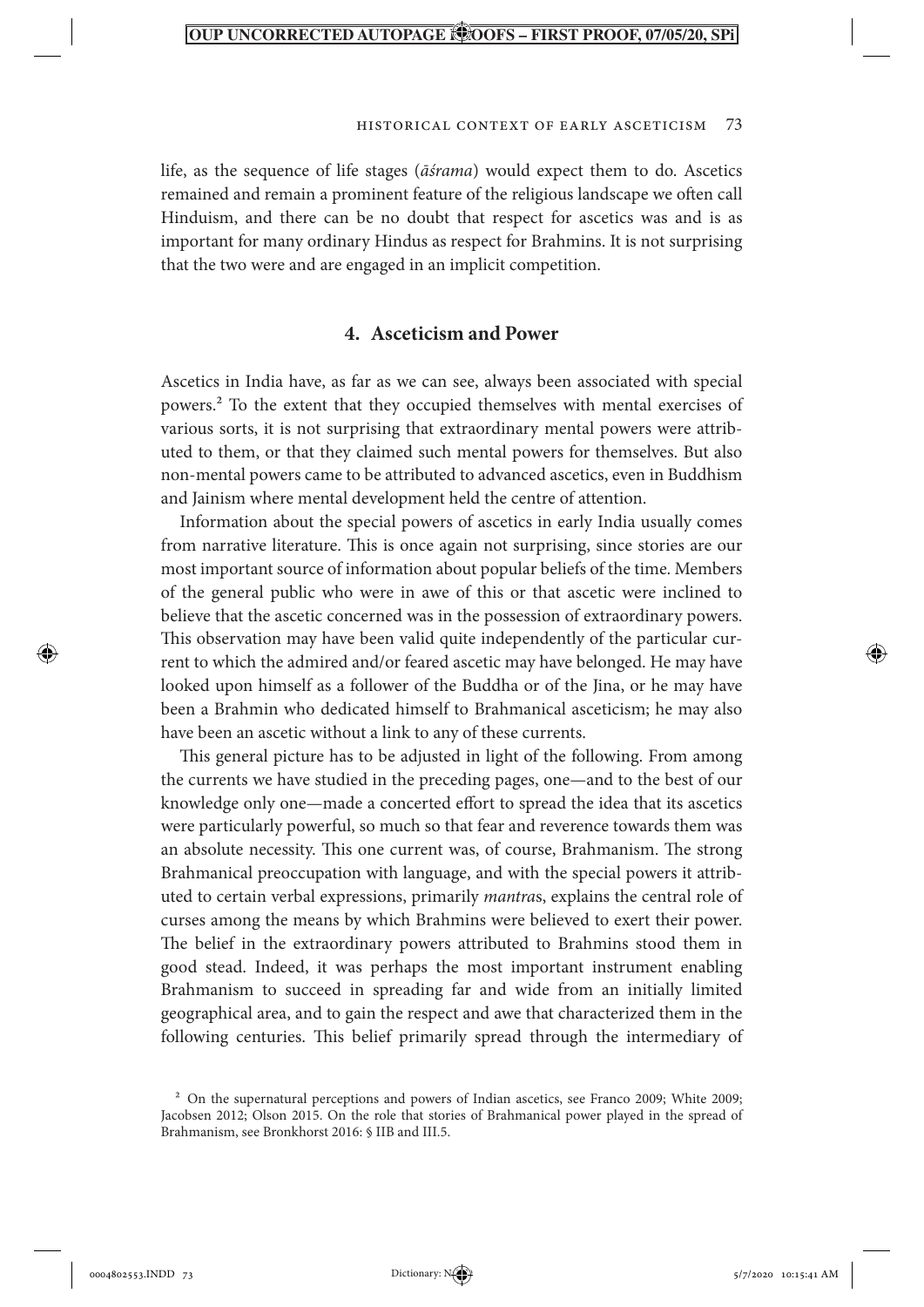narrative. Brahmanical narrative—and for the early period we may frst of all think of the Sanskrit epics, i.e. the *Mah*ā*bh*ā*rata* and the *R*ā*m*ā*yan*̣*a*—is brim-full of extremely powerful Brahmins, all of them ascetics, whose powers far exceed those of the worldly rulers they meet, and of everyone else. No one can read the narrative portions of these epics without realizing that the heroic valour of the warriors in these stories fades in comparison with the ascetic powers that those Brahmins have at their disposal. By emphasizing the power of those Brahmins, and by illustrating this with examples that leave no room for doubt, the epics could become an important instrument for the accomplishment of the Brahmanical project of gaining pre-eminence in society.

In this situation, it was only to be expected that rival currents—such as Buddhism and Jainism—felt they had to compete, with the result that ever more extraordinary powers came to be attributed to their ascetic saints, too. Stories about powerful ascetics of all colours henceforth adorned the Indian religious landscape.

# **5. Asceticism and Human Nature**

So far this chapter has dealt with the historical context of early asceticism in India. To some extent this historical context explains why certain individuals in early India engaged in asceticism at all. Among the motivating factors we found the wish to escape from rebirth and karmic retribution, and the goal of reaching perfect Brahmanical purity. There were no doubt other motivating factors, such as the desire to escape from society or, paradoxically, the wish to conform to societal pressures once ascetic traditions had been institutionalized. The hope of obtaining the supernatural powers that were attributed to ascetics may also have inspired some to pursue an ascetic way of life. As so often, historical processes are far too complicated to be fully caught in simplifying schemes. And yet, such schemes do sometimes enable us to see the forest for the trees. They most certainly do so in this case.

However, ascetic practices are no child's play. No amount of historical information can sufficiently explain that people were willing to take such extreme steps, which sometimes resulted in death, presumably in response to beliefs they held.

It has to be remembered that asceticism was (and is) not an exclusively Indian phenomenon. Ascetic practices are known from other cultures, some of which had no known historical connections with India. In each of these alternative ascetic traditions there are no doubt belief systems in which these practices fnd their place. But the occurrence of similar ascetic practices in diferent theoretical contexts obliges us to conclude that belief systems can only provide a partial explanation (if at all). Another part of the explanation has to be based on the fact that ascetics in diferent cultures have one thing in common: they are all human

↔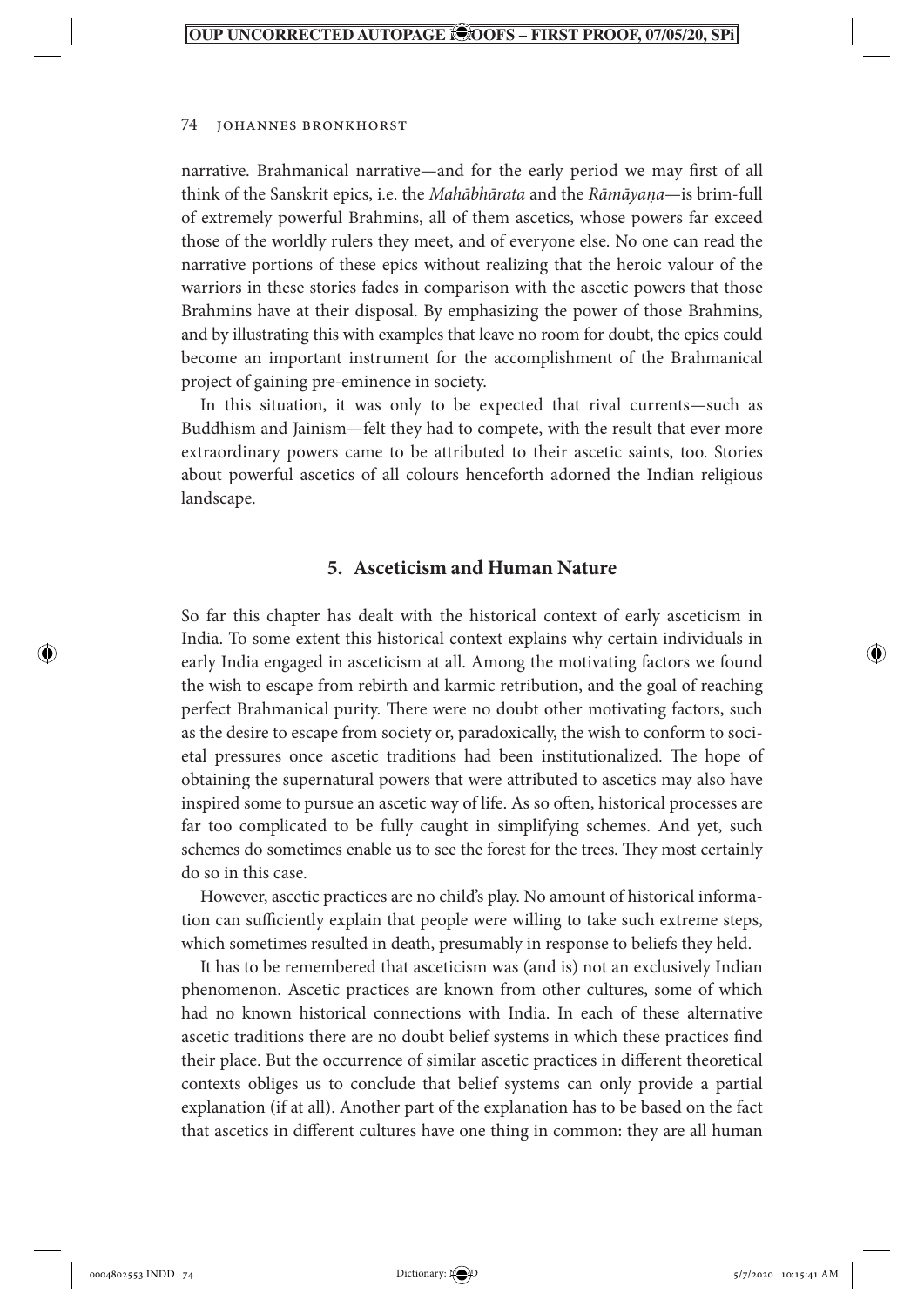#### Historical Context of Early Asceticism 75

beings. It appears that human beings, simply by being human, have what it takes to ensure that some of them, in certain cultural contexts, will engage in activities of the kind we call ascetic.

This is not the place to elaborate these observations. Note, however, that a recurring theme in asceticism in diferent cultures is the disinclination to identify with one's body and mind, and the tendency to remain aloof even when faced with extreme conditions. This can be accompanied by a belief that the inner self is fundamentally diferent from body and mind, as we saw was true for certain Indian ascetics. However, ascetic practices are not always accompanied by this particular belief. This suggests that specific beliefs (such as, for example, the doctrine of karma in India) may in the end not be the cause of ascetic practices, but perhaps rather the other way round: their efect (see Bronkhorst 2001 and 2017).

The other motivating factor behind ascetic practices considered above, viz. the Vedic sacrifcial tradition, is similarly in need of further explanation in more generally human terms. For sacrifices, too, occur in altogether different cultures. The willingness to infict harm upon oneself, and in certain cases to kill oneself, fts into a more general understanding that looks upon the sacrifce as a ritual manner to solemnize a hierarchical relationship. The sacrificer ritually subordinates himself to the entity—usually a divinity, sometimes another human being—to whom the sacrifce is made. Instances of the opposite, in which the sacrifce gives ritual expression to the hierarchical superiority of the sacrifcer over others, also exist (Bronkhorst 2012b). This understanding of the sacrifice makes sense of the situation in India and elsewhere. We have seen that the Vedic sacrifce inspired some people (think of Calanus, mentioned above) to violently put an end to their own life.

All this makes sense of a form of asceticism that occurred in early India but that does not derive from the two traditions, singly or jointly, specifed above. In fact, this kind of asceticism is close to the margins of what is commonly called asceticism, and has structural similarities with the Vedic sacrifce, or rather with sacrifce in general. It manifests itself in Buddhism and elsewhere.

Earlier in this chapter we had occasion to draw attention to the connection between the Vedic sacrifice and (Vedic) asceticism. The kind of Buddhist asceticism now to be discussed has structural similarities with sacrifce, without there being reason to suppose that it is historically linked with the Vedic sacrifce.

An oft-recurring theme in Indian Buddhist literature—especially in the socalled Jātakas, but also in the *Lotus S*ū*tra* (Plank 2014: 181–6)—is giving away all one's possessions, including one's body or parts of it. Numerous stories told about the former lives of the Buddha depict him as involved in such activities. We fnd here, for example, King Śibi who cut of parts of his body to feed a bird of prey, or Prince Viśvāntara, who gave away all his possessions including his wife and children. But this theme was more than a mere literary motif. The Chinese pilgrim Yijing, who visited India around the year 700 ce, reports that there were

↔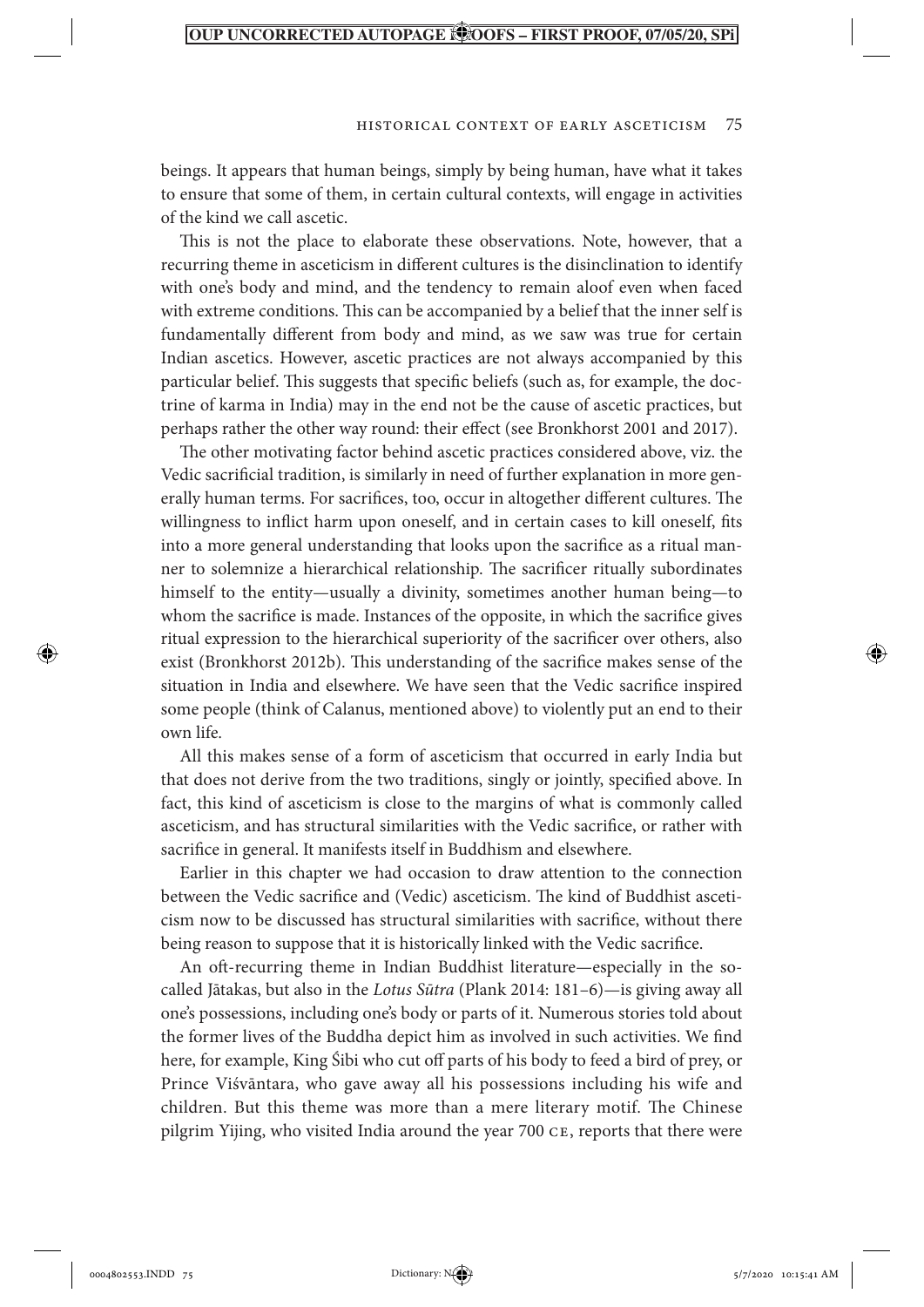Buddhists in India who burned their own bodies as an act of religious fervour. The habit of self-mutilation became particularly popular in China, where it occurred on a large scale in conjunction with the worship of Buddhist relics or stūpas (Bronkhorst 2012a).

Self-mutilation, and self-decapitation in particular, are also known from Hinduism. Hero stones in Andhra commemorate such cases of suicide, and devices were created to permit devotees to decapitate themselves without outside help. These suicidal practices have no known link to the Vedic tradition, whereas in some cases a historical link with Buddhism seems plausible (Sudyka 2014).

We saw that, in theory, the victim in a Vedic sacrifce is to be identifed with the sacrifcer; in other words, 'the only authentic sacrifce would be suicide' (see section 2 above). The self-destructive behaviour of certain Buddhists falls in this same category, all the more since these Buddhists, by offering themselves, or parts of themselves, to the Buddha, hierarchically subordinate themselves to the Buddha in the way in which the Vedic sacrifcer subordinates himself to the gods. The same can be said about the self-decapitations of Hinduism. Certain scholars think therefore that this kind of behaviour arose in Buddhism under the infuence of the Vedic sacrifce.

This theory is hard to maintain. Buddhism was critical of the Vedic sacrifice and did not try to imitate it in any way. What is more, few Vedic sacrifcers literally harmed themselves; the idea that Buddhists would outperform them in this respect is highly unlikely, to say the least. And, fnally, self-mutilation in Buddhism developed on a large scale in China rather than in India, and therefore far from any possible infuence of the Vedic sacrifce.

We must conclude that this particular form of Buddhist ascetic behaviour, and by extension the tradition of self-decapitation in Hinduism, arose neither out of the traditions of asceticism outlined above, nor out of the Vedic sacrifice. They must rather be looked upon as new and independent developments, based on the same human predisposition that also gave rise to sacrifce, both in India and elsewhere.

Self-destruction and self-mutilation in India as an expression of religious respect and subordination occurred both in Buddhism and Hinduism, as we have seen. In Buddhism, it primarily occurred during the early period, and was there largely confned to literature. To the examples discussed above we must add the infamous custom of *suttee*, in which a widow follows her dead husband on the funeral pyre. Once again, there is no reason whatsoever to think that *suttee* was infuenced by Buddhism or by the Vedic sacrifce, or vice versa.

# **References and Recommended Reading**

Balcerowicz, Piotr. 2016. *Early Asceticism in India:* Ā*j*ī*vikism and Jainism*. London and New York: Routledge. (Routledge Advances in Jaina Studies, 6.)

⊕

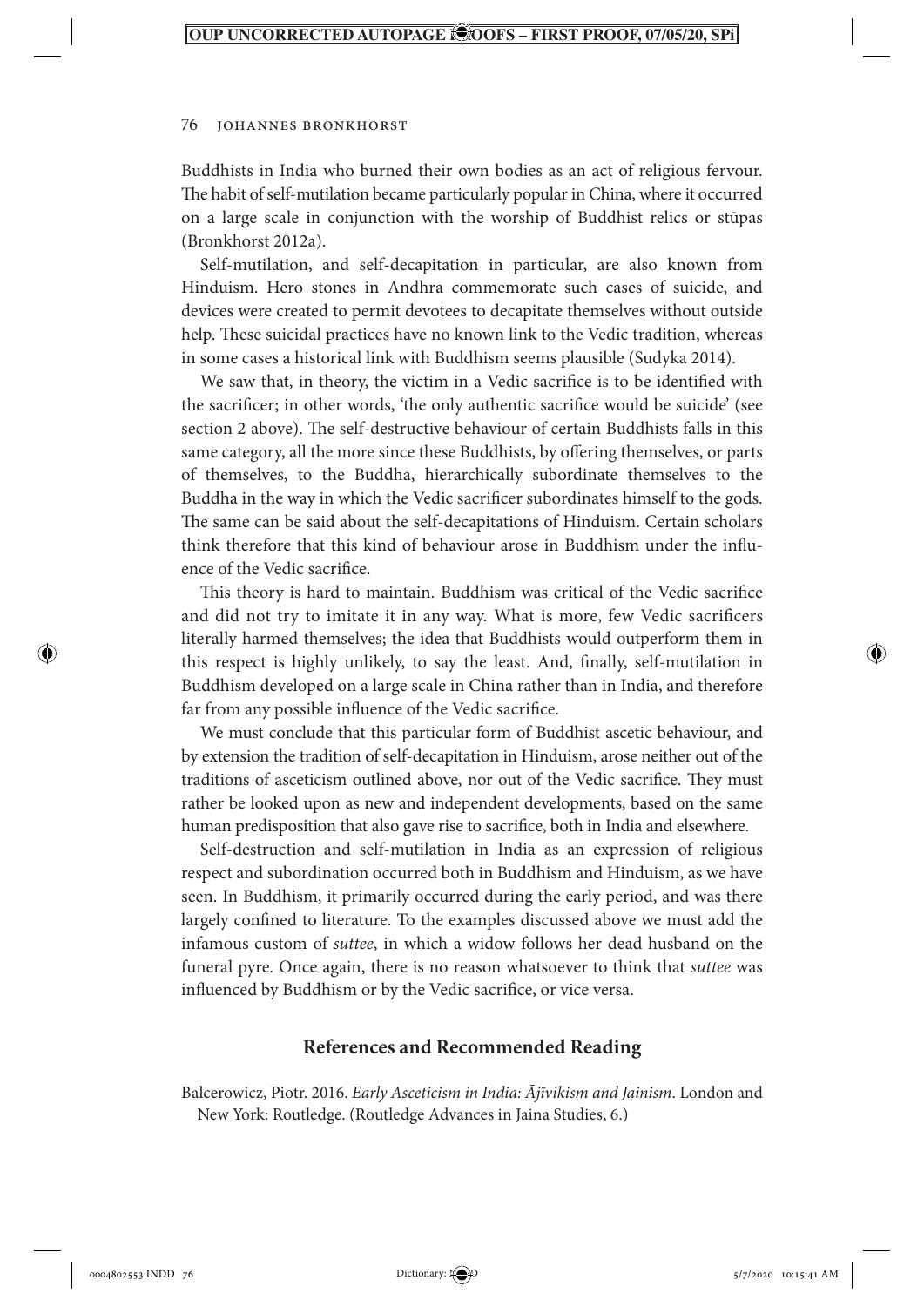Historical Context of Early Asceticism 77

- Biardeau, Madeleine. 1976. 'Le sacrifce dans l'hindouisme', in Madeleine Biardeau and Charles Malamoud (eds.), *Le sacri*f*ce dans l'Inde ancienne*. Paris: Presses Universitaires de France.
- Biardeau, Madeleine and Charles Malamoud. 1976. *Le sacri*f*ce dans l'Inde ancienne*. Paris: Presses Universitaires de France.
- Bronkhorst, Johannes. 1998. T*e Two Sources of Indian Asceticism*. 2nd edition. Delhi: Motilal Banarsidass.
- Bronkhorst, Johannes. 2001. 'Asceticism, Religion and Biological Evolution', *Method &*  T*eory in the Study of Religion*, 13, 374–418.
- Bronkhorst, Johannes. 2007. *Greater Magadha: Studies in the Culture of Early India*. Leiden; Boston, MA: Brill. (Handbook of Oriental Studies 2/19.) (Indian reprint: Motilal Banarsidass, Delhi 2013.)
- Bronkhorst, Johannes. 2012a. 'Buddhism and Sacrifce', *Asiatische Studien/Études Asiatiques*, 66(1), 7–17.
- Bronkhorst, Johannes. 2012b. 'Rites without Symbols', *Method &* T*eory in the Study of Religion*, 24, 236–66.
- Bronkhorst, Johannes. 2016. *How the Brahmins Won: From Alexander to the Guptas*. Leiden; Boston, MA: Brill. (Handbook of Oriental Studies 2/30.)
- Bronkhorst, Johannes. 2017. 'Can Religion Be Explained? The Role of Absorption in Various Religious Phenomena', *Method &* T*eory in the Study of Religion*, 29, 1–30*.*
- Franco, Eli (ed.). 2009. *Yogic Perception, Meditation and Altered States of Consciousness*. Wien: Verlag der Österreichischen Akademie der Wissenschafen. (Philosophischhistorische Klasse, Sitzungsberichte, 794. Band; Beiträge zur Kultur- und Geistesgeschichte Asiens, Nr. 65.)
- Heesterman, J.C. 1987. 'Self-Sacrifce in Vedic Ritual', in S. Shaked, D. Shulman, and G.G. Stroumsa (eds.), *Gilgul: Essays on Transformation, Revolution and Permanence in the History of Religions*, dedicated to R.J. Zwi Werblowsky. Leiden; Boston, MA: Brill, pp. 91–106.
- Heesterman, J. C. 1993. T*e Broken World of Sacri*f*ce: An Essay in Ancient Indian Ritual*. Chicago, IL: Chicago University Press.
- Jacobsen, Knut A. (ed.). 2012. *Yoga Powers: Extraordinary Capacities Attained through Meditation and Concentration*. Leiden; Boston, MA: Brill. (Brill's Indological Library, 37.)
- *Kathaśruti*, in Otto Schrader (ed.). 1912. *The Minor Upanisads*. Vol. I: Samnyāsa-Upanisads. Madras: Adyar Library, pp. 31-42.
- Kennedy, Philip F. and Shawkat M. Toorawa (eds.). 2014. *Two Arabic Travel Books: Accounts of China and India and Mission to the Volga*. New York; London: New York University Press.
- Lévi, Sylvain. 1898. *La doctrine du sacri*f*ce dans les Br*ā*hman*̣*as*. Paris: Ernest Leroux. Reprint: Brepols, 2003.

↔